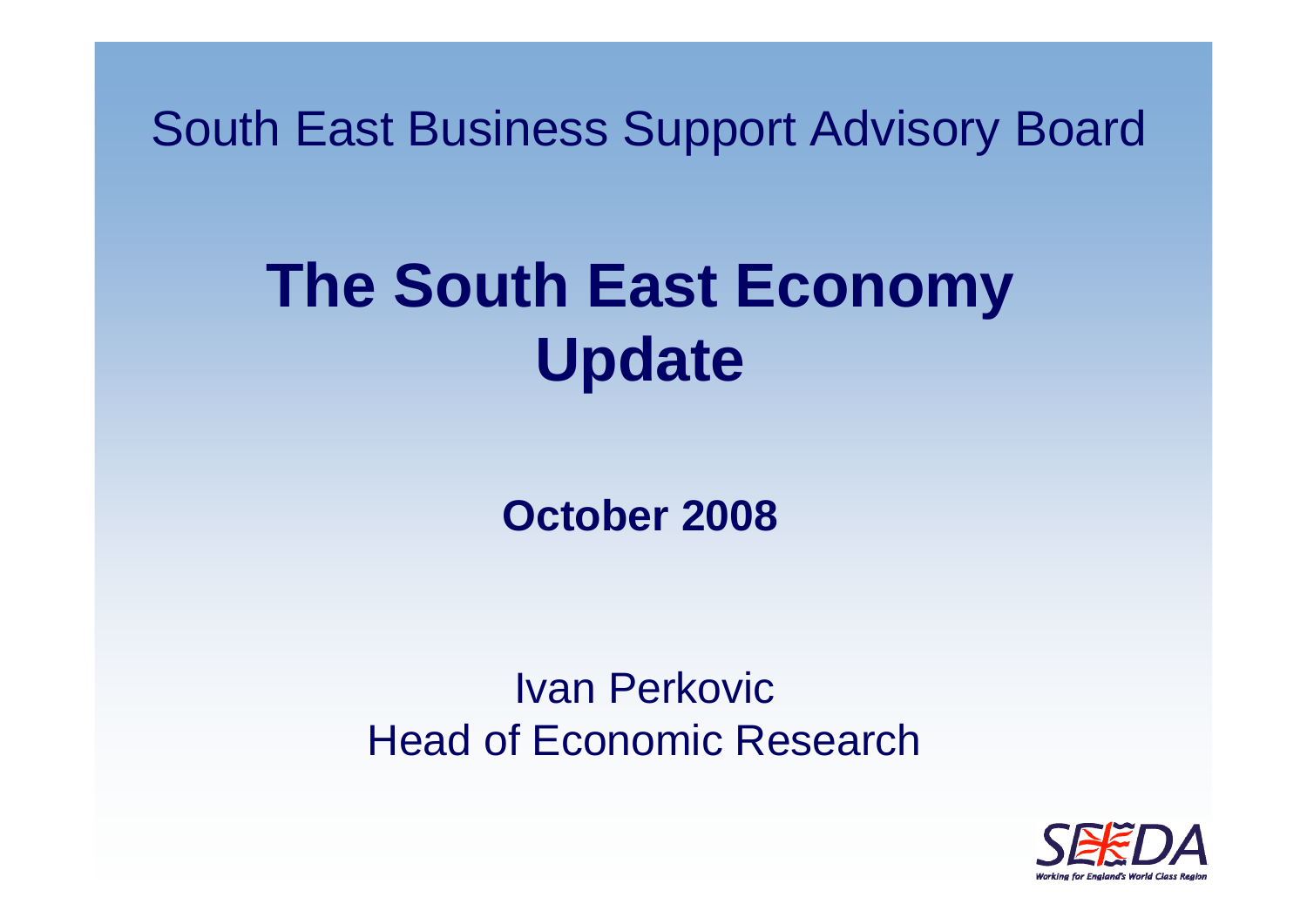# **'Credit crunch' gets worse… … a threat to global financial stability?**



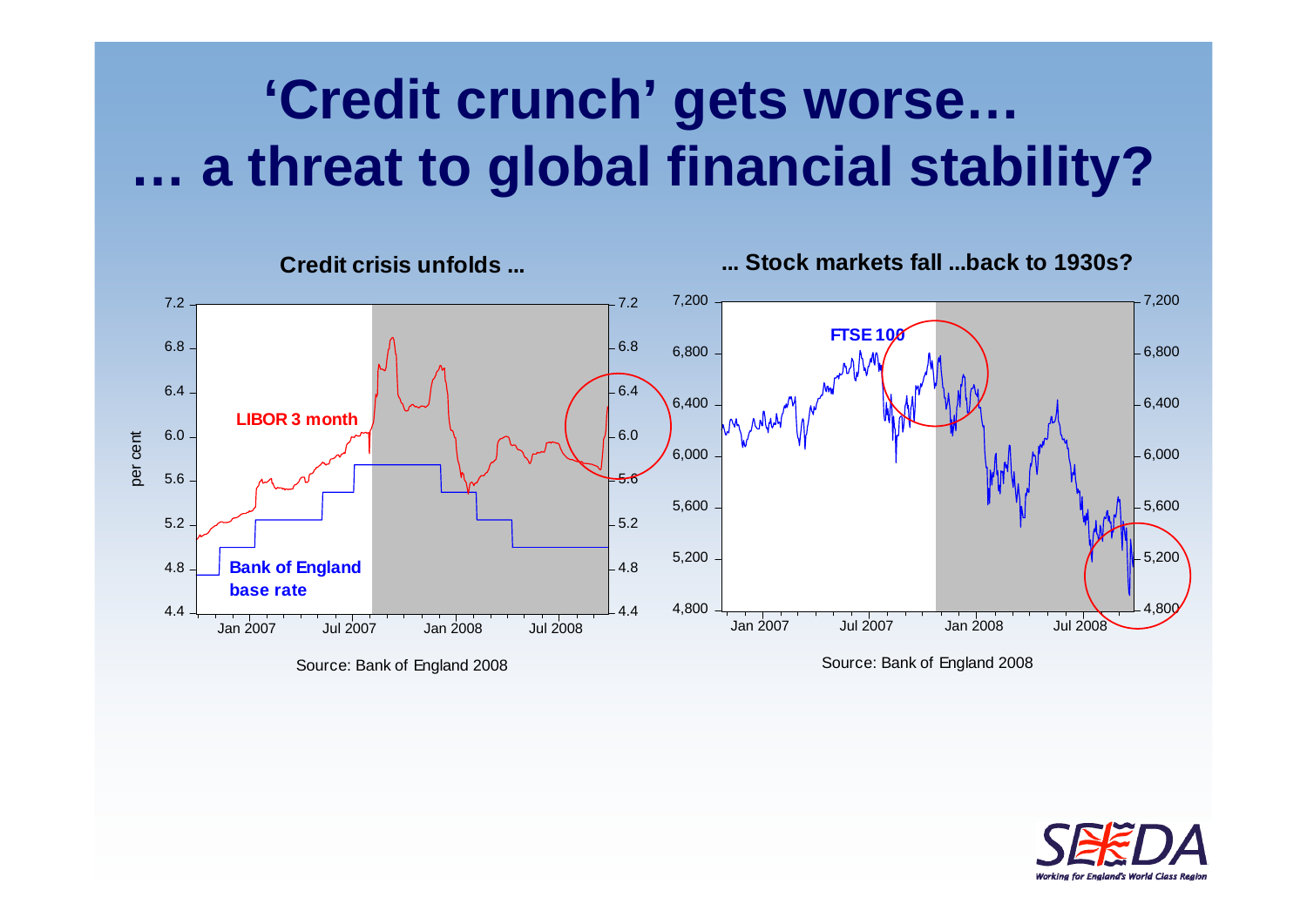### **…impacts on Financial Services…**

Financial Services employment as % of total employment in the area, (workplace)

Residents of working age employed in Financial Services, % (residence)



© Crown Copyright Ordnance Survey. 'Boundary Line' 2007. License No. 100029140 Produced by SEEDA @ All rights reserved 2008



© Crown Copyright Ordnance Survey. 'Boundary Line' 2007. License No. 100029140 Produced by SEEDA C All rights reserved 2008

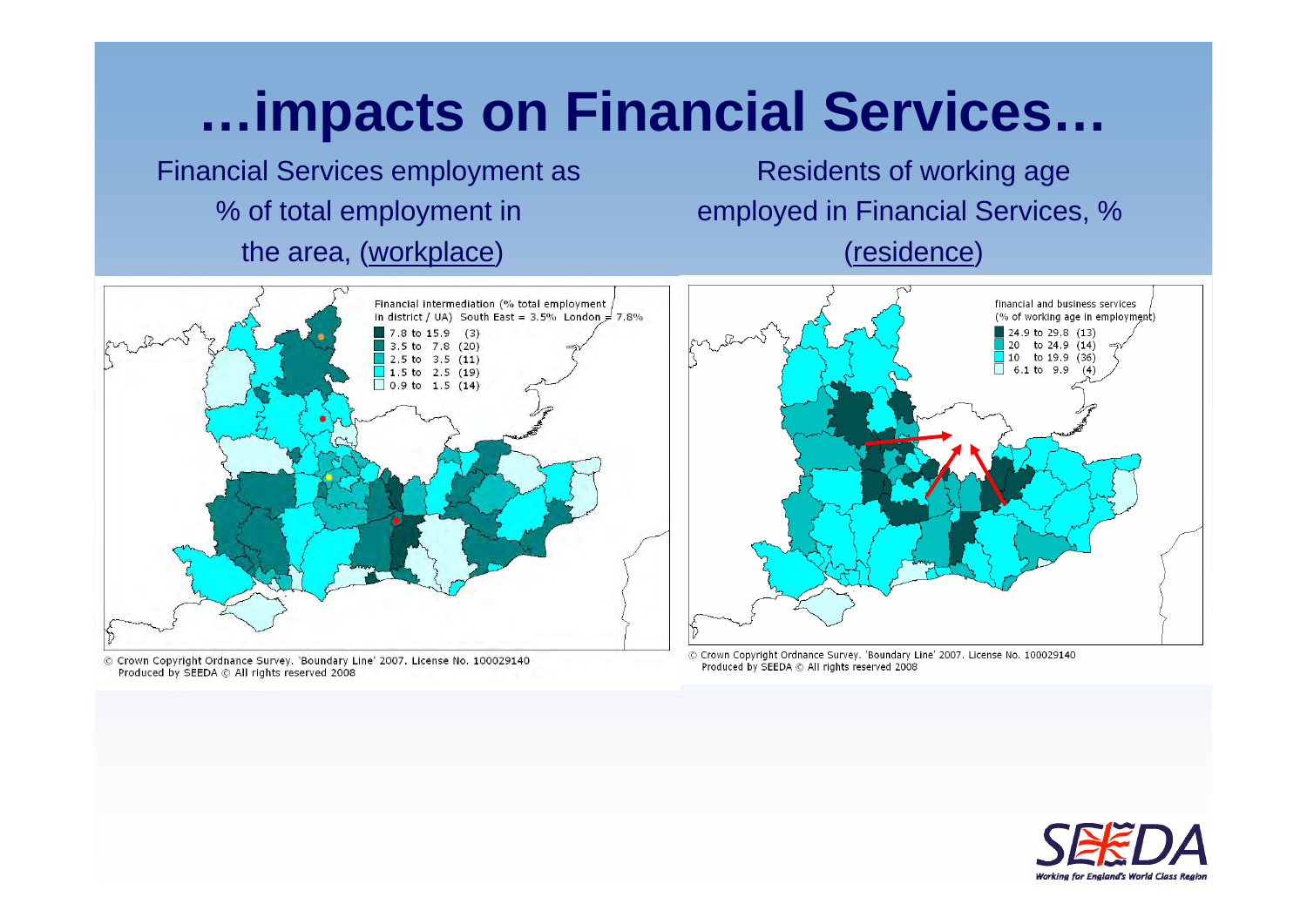# **… impacts on growth prospects in the South East**

- Research by Oxford Economics shows:
	- Inner South East most vulnerable
	- Gatwick and Brighton & Hove **Diamonds**
	- NB. Index of vulnerability includes some Financial & Business sectors, Air travel, Construction and Consumer related activities

#### Index of Vulnerability to the credit crunch  $GR = 100$ 110 to 126 (14) 05 to 110 00 to 105 (11) 95 to 100 (9) 90 to 95 (10) 67 to 90 (17) Source: Oxford Economic, July 2008

© Crown Copyright Ordnance Survey. 'Boundary Line' 2007. License No. 100029140 Produced by SEEDA @ All rights reserved 2008



#### Who is vulnerable?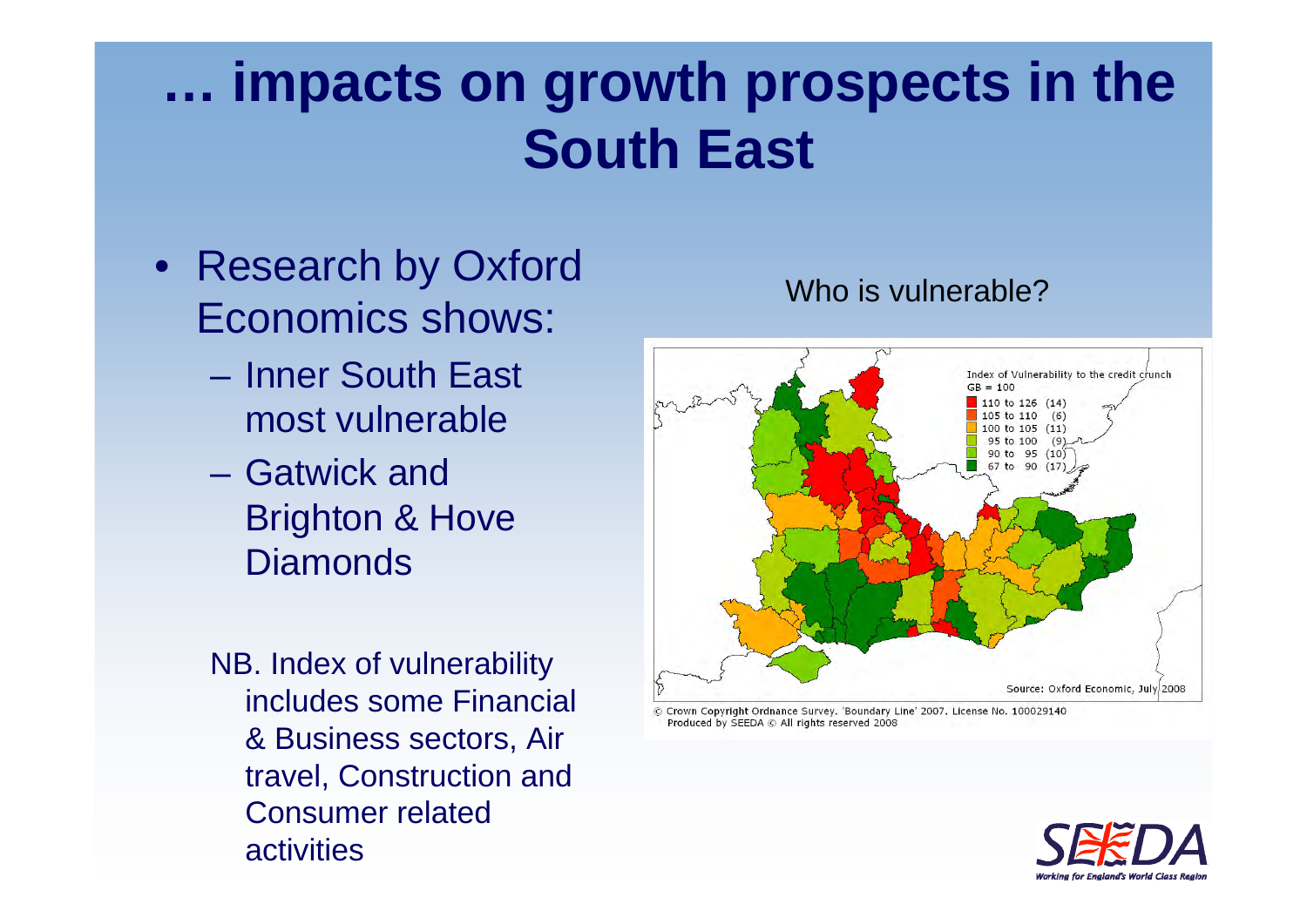#### **…a sharp increase in UK inflation …**



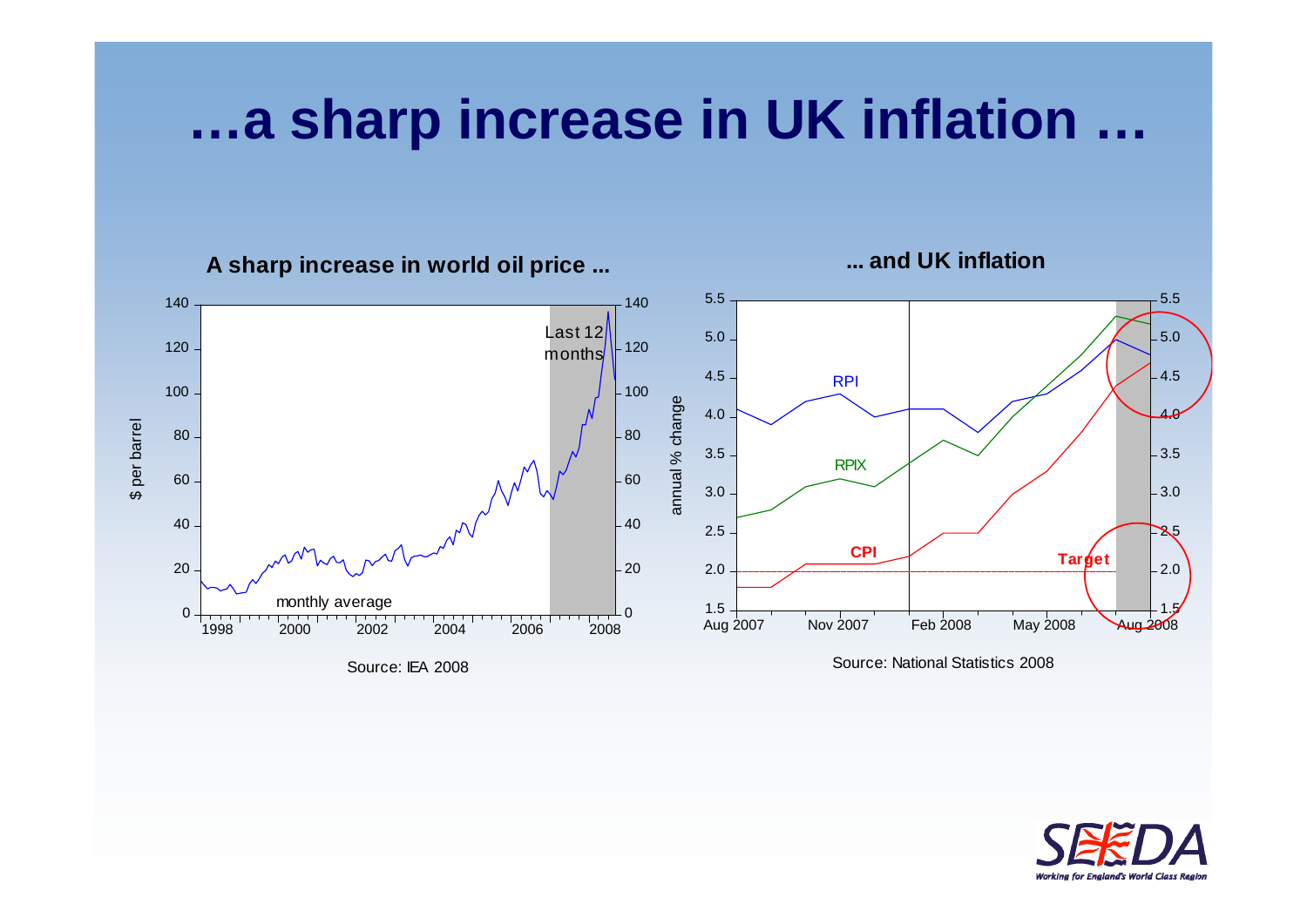# **…led to a sharp slowdown in output growth …growth prospects decline**



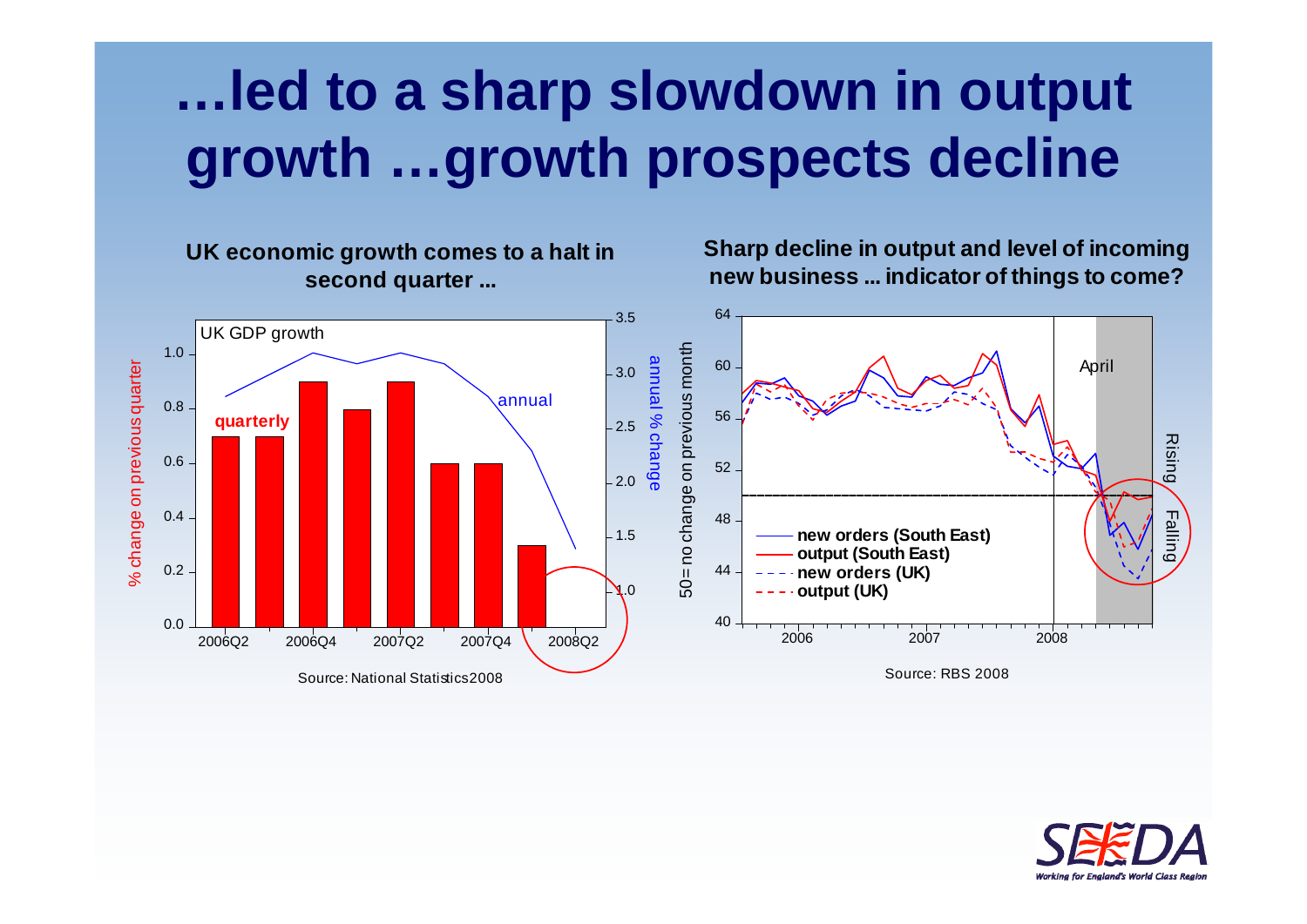## **…led to sharp decline in Business Confidence…**

**Business confidence reaches record low ...**

**Over the next 12 months do you expect the business climate in which your business operates to ...?**



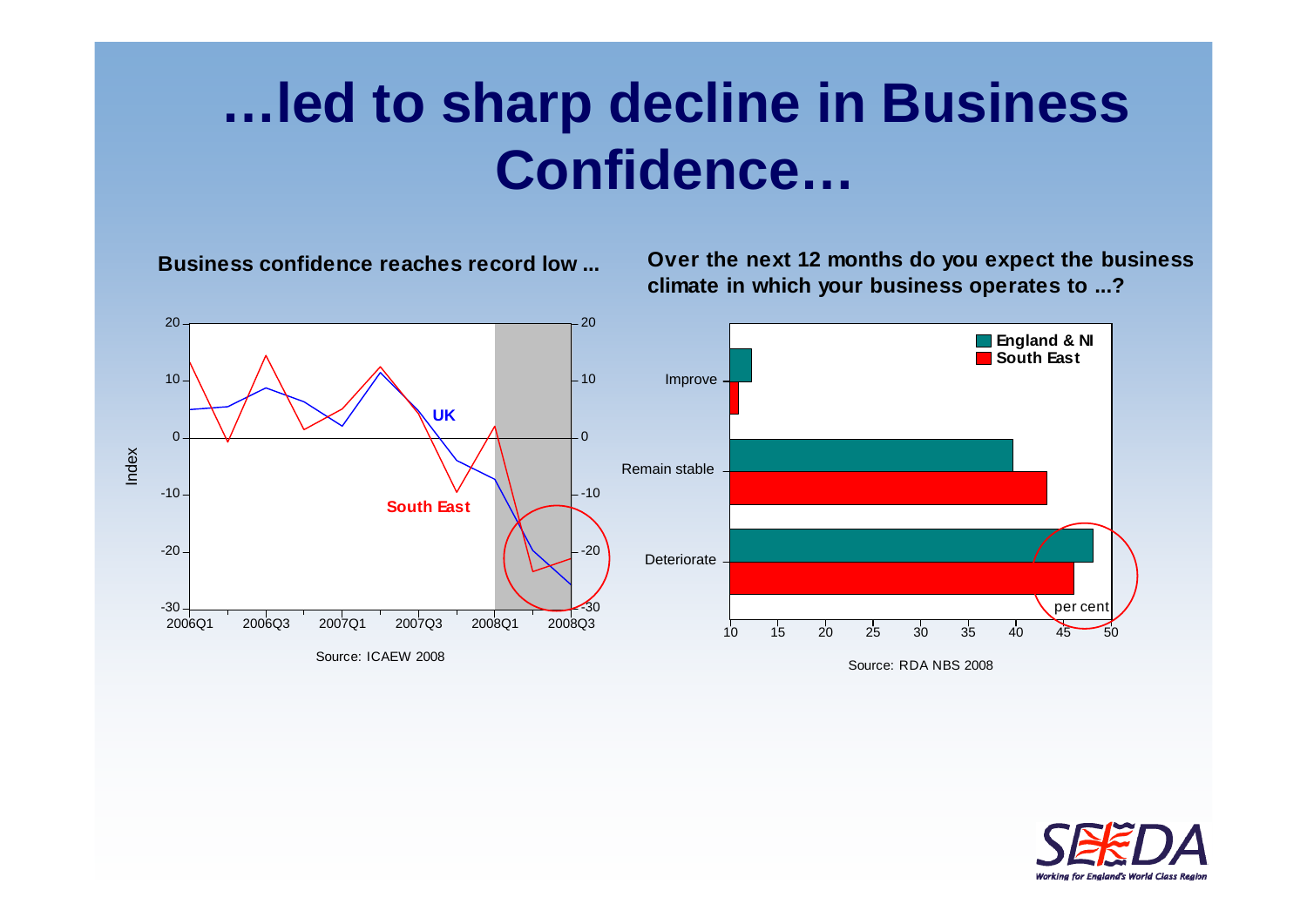# **Can external demand (exports) drive growth in the South East?**

- GDP in Euro area and Japan contracted in  $Q2$
- OECD forecast flat growth for Eurozone, C&E Europe
- Over 60% of SE exports goes to Europe
- Uncertain growth prospects in US?
- Global recession possible

**Recession looming in Europe and Japan ... ... US economy - Where next?**



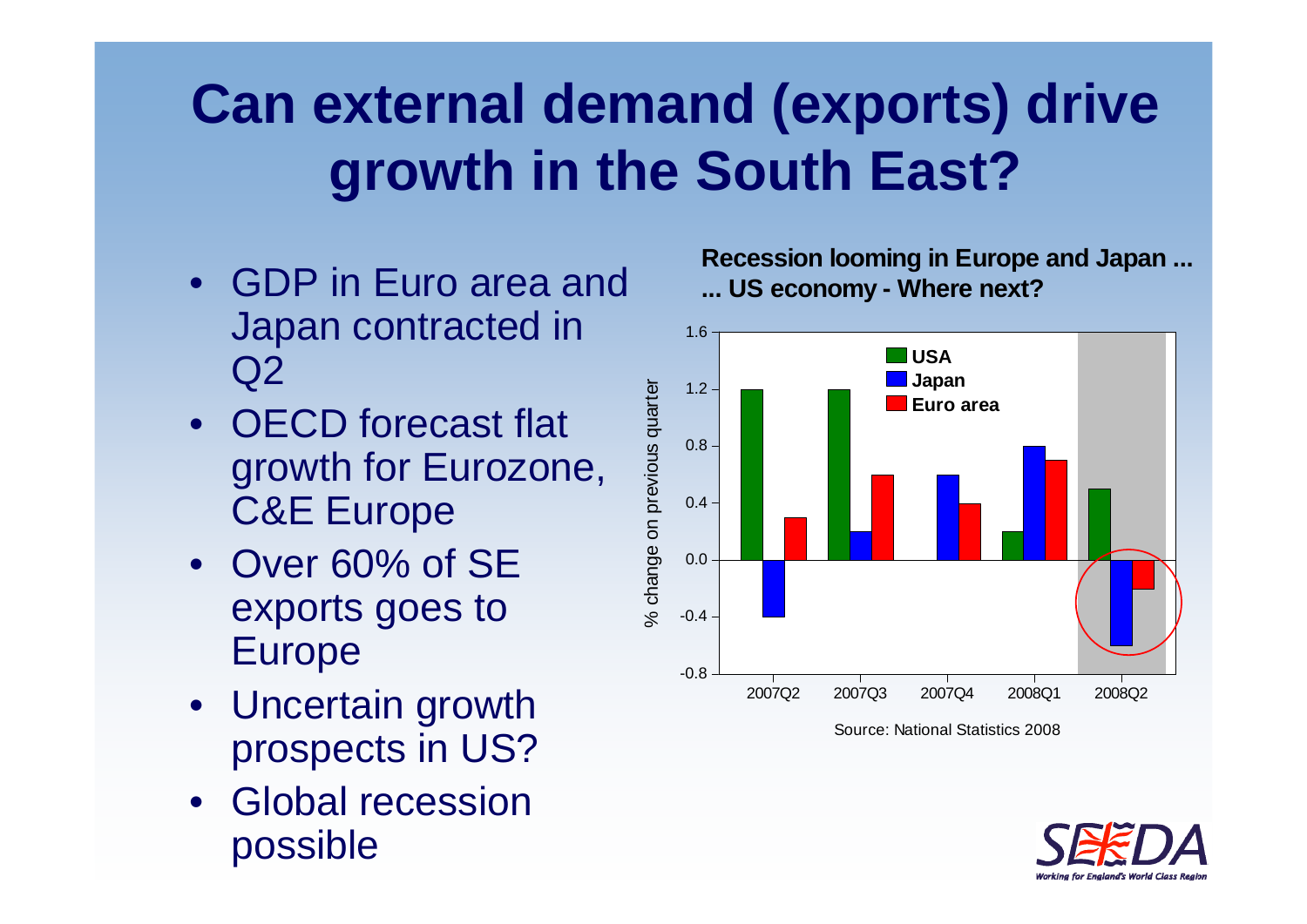# **How likely is the consumer-led recovery in the South East?**

- Higher utility, fuel and food bills
- Access and cost of credit
- Already overstretched households highest debt-toincome ratio

#### 2.6**debt-to-income ratio** $2.4 \cdot$  $2.2$ debt-to-income ratio debt-to-income ratio South East 2.0 1.8 1.6 London 1.4 1.2 LIK  $1.0 \cdot$ 0.81991 1993 1995 1997 1999 2001 2003 2005 2007 Source: Experian 2008

**Figure 7: Overstretched households ...**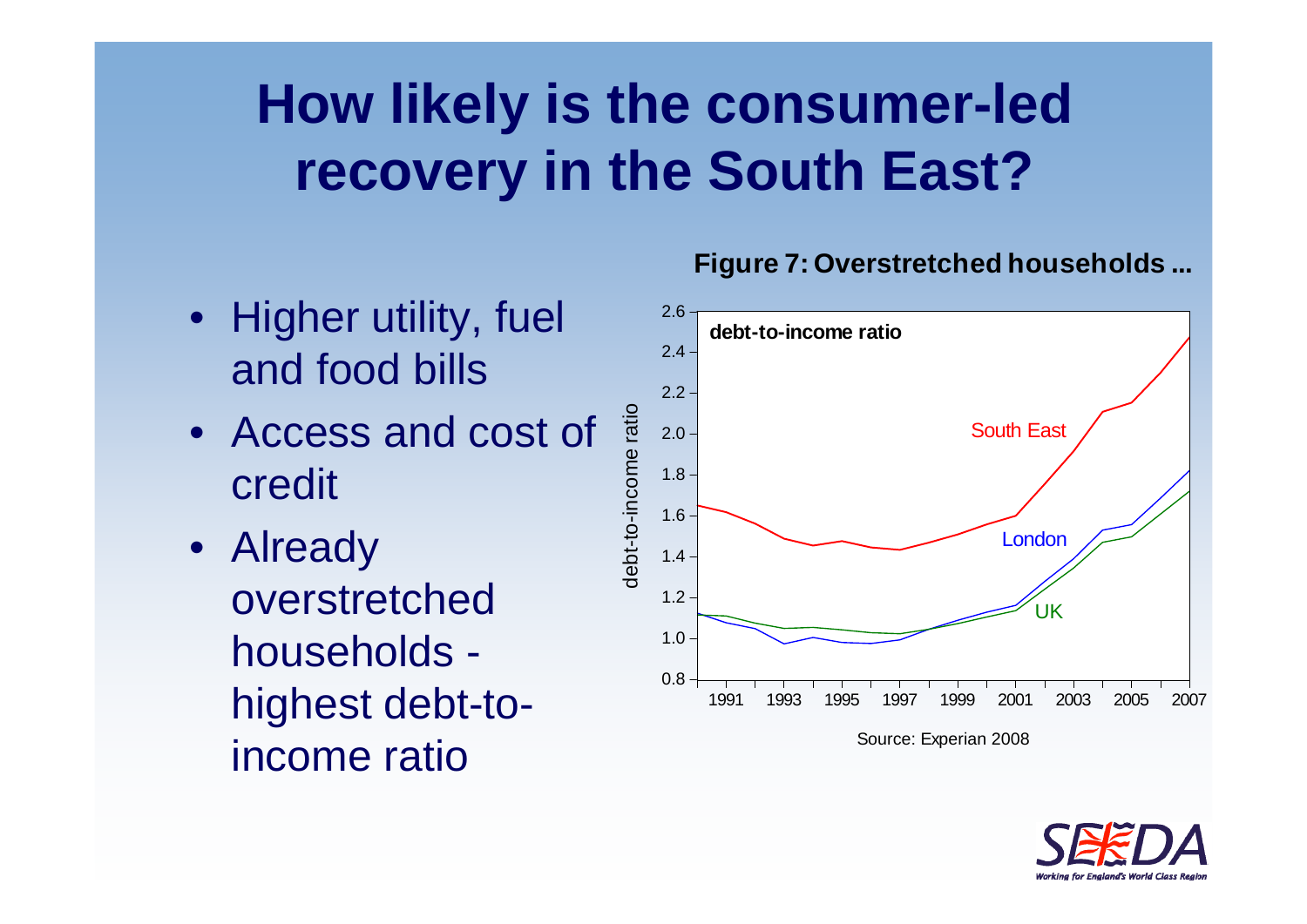## **… Sharp decline in consumer confidence …**



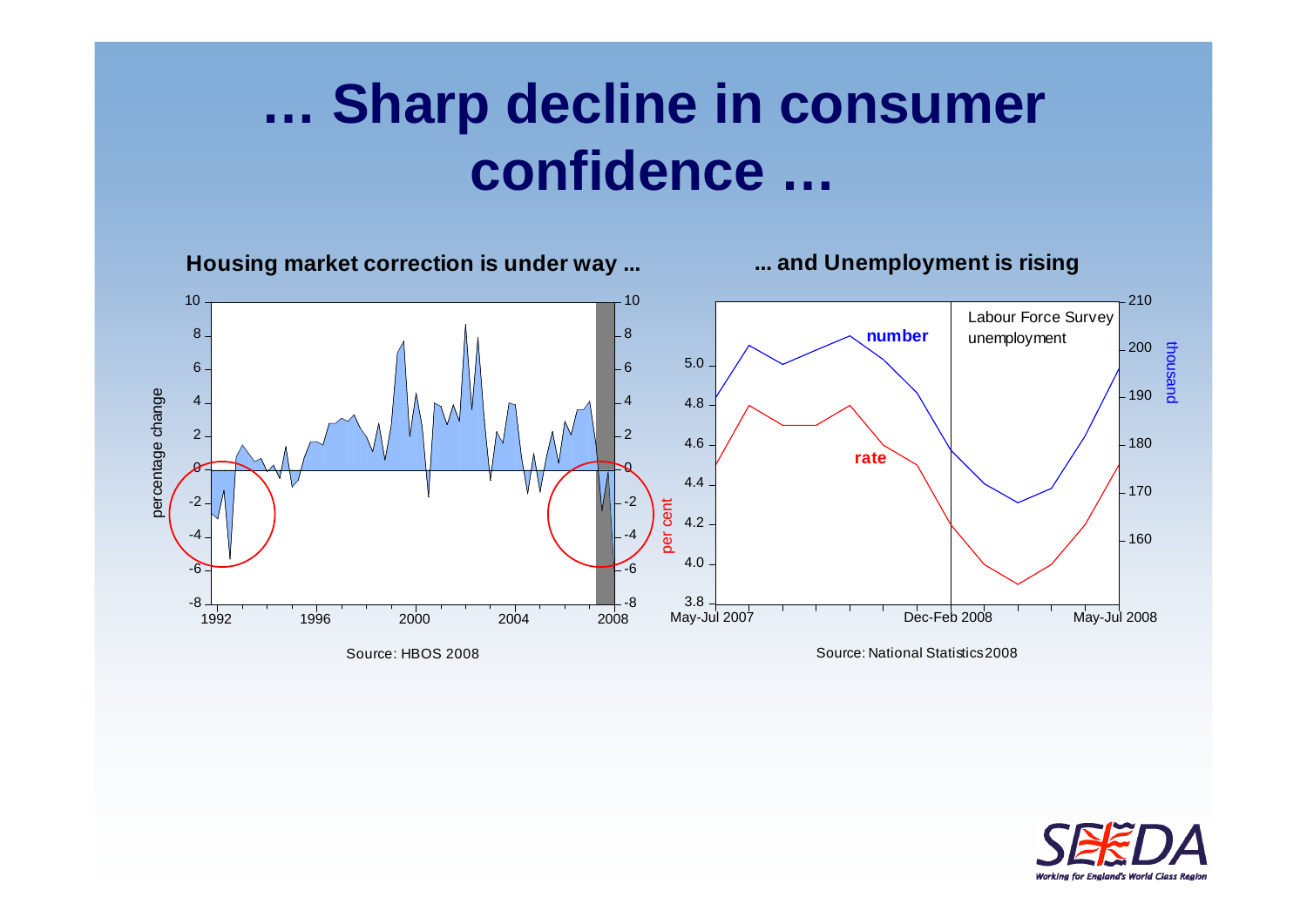### **Is recession inevitable?**

- FOR
	- Persistence of credit crunch
	- Wealth losses (housing & equities)
	- Indebted households in the South East
	- High inflation relative to target
	- Weakening European economy
	- Falling sterling higher inflation?
- AGAINST
	- No excess inventories
	- Unemployment is higher, but labour market is holding well?
	- Company cash flow strong by past standards
	- Debt service ratio not excessive?
	- Subdued wages (no wage-price spiral)
	- Sterling boosting trade?
	- Oil and commodity prices are coming down